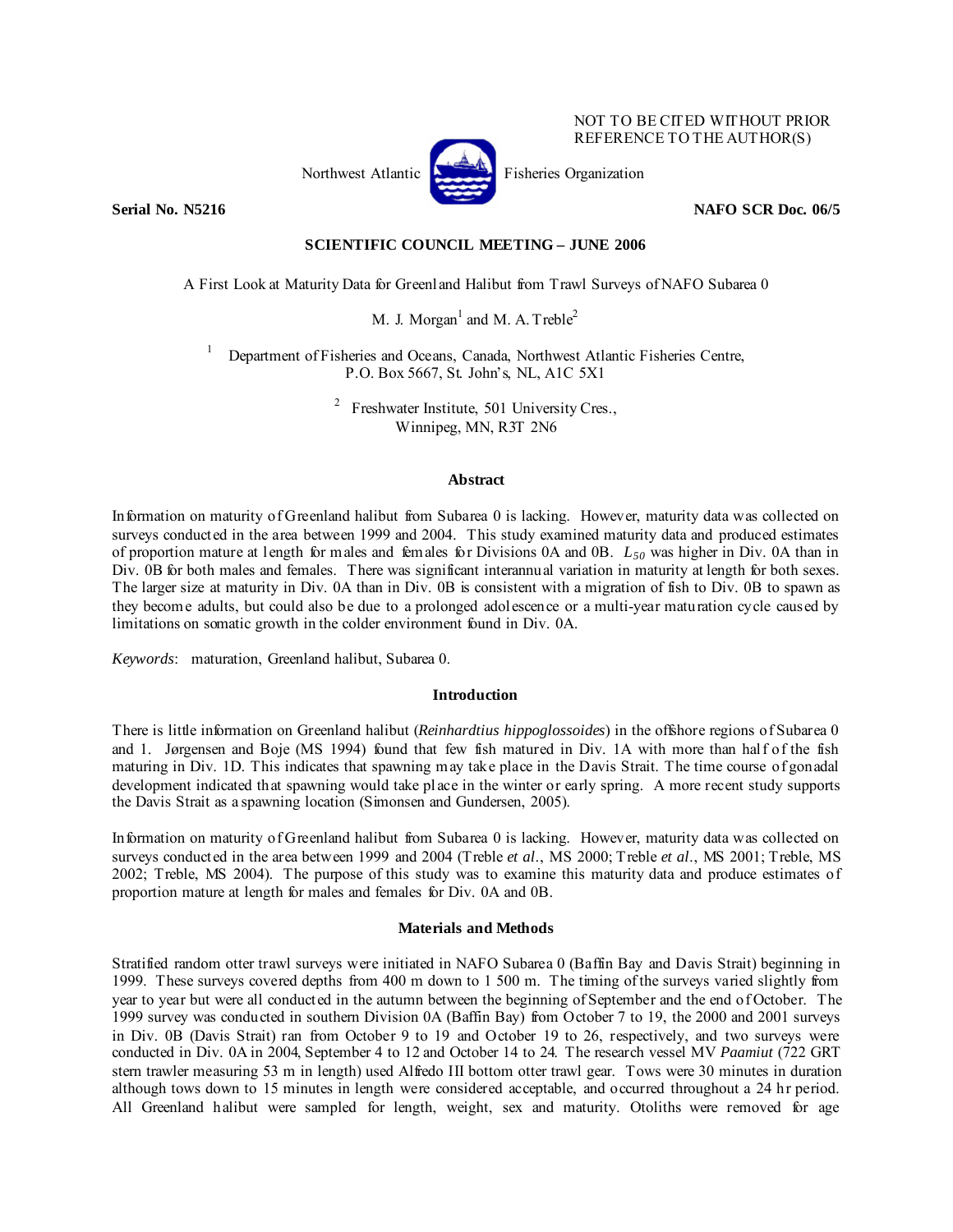determination on a subset, 10 per 1 cm length group per sex per stratum for 1999, 2000 and 2001 and per trip for 2004.

Female maturity stages were divided into immature, early maturing, late maturing, spawning and spent. The occurrence of these stages in each year was tabulated. For all data the immature class was left the same. For the first 3 years the classification of Templeman *et al.* (1978, Table 1) was used. From this the stages MatAP, SpentPMatAN and MatAN were classed as early maturing. The MatAN fish are to spawn in the next year but these were combined with those early maturing fish that were thought to be spawning in the present year because the classification used in 2004 did not have these stages (Table 2). Late maturing fish were MatBP and MatCP. Spawning fish were partly spent and spent fish were SpentP. SpentL did not occur. In 2004, stage 2 were classed as early maturing, stage 3 and 4 as late maturing, stage 5 as spawning and stage 6 as spent.

Maturities were modelled by sex using a generalized linear model with a logit link function and binomial error (McCullagh and Nelder, 1983; SAS Institute Inc., 1993). Length was modelled as a continuous variable. For the logit link function,

$$
\eta = \log\left(\frac{\mu}{1-\mu}\right)
$$

 $\left| \frac{1}{1} \right| = \frac{1}{1}$  = proportion mature

⎠

⎞

 $\frac{1}{1 + \exp(-x)}$  =

and η

where  $x = \tau + \gamma L$ ,  $\tau$  is an intercept,  $\gamma$  length effect, L the length range.

 $\overline{\phantom{a}}$ ⎝

 $=\left(\frac{1}{1 + \exp(-1)}\right)$ 

 $\sqrt{}$ 

In addition the significance of area and year effects was tested using generalized linear models of the same form. Area and year were assumed to be class variables and there significance was tested after first removing the effect of length (Type 1 analysis) using a model of the form:  $x = \tau + \gamma L + \beta$ ,  $\tau$  is an intercept,  $\gamma$  length effect, *L* the length range, and  $β$  is the area or year effect.

#### **Results and Discussion**

For females there were some fish over 90 cm in length sampled in every year.  $L_{50}$  was higher in Div. 0A (over 80) cm in both years) than in Div. 0B (62 and 67 cm in 2000 and 2001, respectively) but there were few length groups in Div. 0A where all fish were mature and many of the largest length groups had no mature fish (Fig. 1). There was a significant difference in proportion mature at length between the areas  $\left(\chi^2 = 242, df = 1, P \le 0.0001\right)$ . There was also significant annual variation  $\chi^2 = 358$ , df = 3, *P* <0.0001). Multiple comparisons showed that 1999 and 2004 were not different from one another but that all other comparisons between years were significantly different. This means that there was no difference between the two years in which Div. 0A was surveyed but that Div. 0B was different than Div. 0A and in addition the two years (2000 and 2001) for which Div. 0B was surveyed were significantly different from one another (Fig. 2). Most of the females were immature (Table 3). Of the adult females, most were in the early maturing stage, although in 2000 a number of spent females were also found.

Males showed similar results.  $L_{50}$  was higher in Div. 0A (over 60 cm in both years) than in Div. 0B (39 and 43 cm in 2000 and 2001, respectively). As with females there were few length groups for males in Div. 0A where all fish were mature and many of the largest length groups had no mature fish (Fig. 3). This is despite sampling fish of a similar length range as Div. 0B. There was also a significant difference between areas for males ( $\chi^2$  = 1 056, df = 1, *P* <0.0001). In addition there was significant interannual variation ( $\chi^2$  = 1 777, df = 3, *P* <0.0001), but for males, unlike females, all comparisons between years were significantly different, indicating that the proportion mature at length was different in each area in each year (Fig. 4).

Previous Studies on the maturation and spawning of Greenland halibut have also revealed a great deal of variability. The proportion of adult fish at size and age has been found to exhibit a high degree of geographic and temporal variation (Junquera, MS 1994; Junquera and Saborido-Rey, MS 1995; Morgan and Bowering, 1997; Morgan and Bowering, MS 1999; Morgan *et al*., 2003). The occurrence of immature fish at large size also appears to be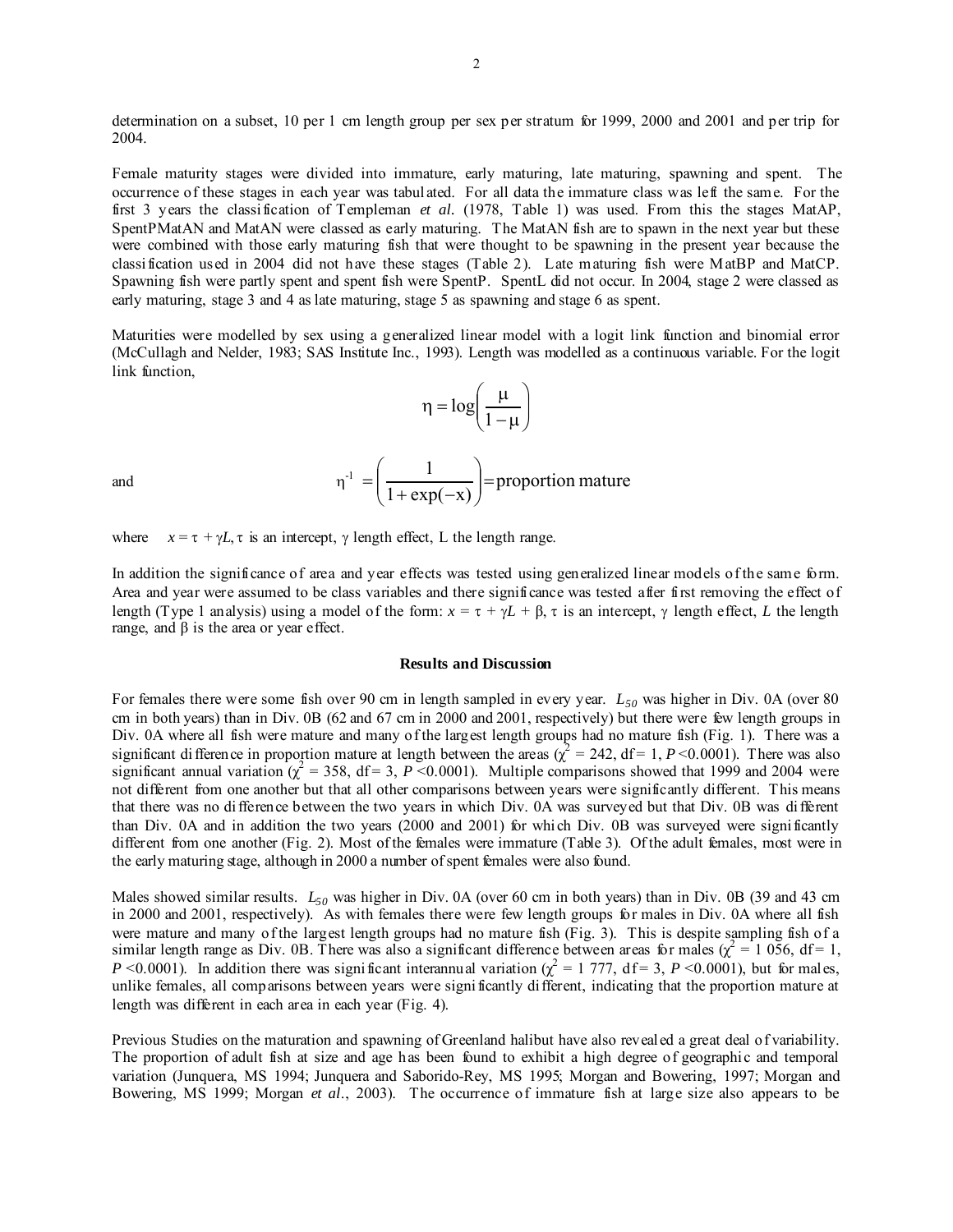common (Fedorov, 1971; Jorgensen, 1997; Morgan and Bowering, 1997). Greenland halibut appears to have a peak and secondary spawning period with some fish in spawning condition being found in most months (Fedorov, 1971; Junquera, MS 1994; Junquera and Zamarro, 1994). There is some evidence that this species may not spawn every year (Fedorov, 1971; Junquera *et al*., 2003; Simonsen and Gundersen, 2005)

Differences between the maturation of Greenland halibut in Baffin Bay compared to Davis Strait have also been noted in a recent study of ovary development in Greenland halibut in west Greenland waters (Simonsen and Gundersen, 2005). They found more fish in Davis Strait were in an advanced state of maturation in the autumn than in Baffin Bay, and suggest three possibilities to explain these differences: 1) Greenland halibut conduct spawning migrations to Davis Strait; 2) there is local spawning with an extended adolescent phase and/or multi-year maturation cycle that might explain the large proportion of fish classed as immature; and 3) a majority of fish in Baffin Bay never enter a spawning phase due to a lack of energy surplus caused by harsh environmental conditions (Simonsen and Gundersen, 2005).

Marked differences were observed in bottom temperatures between Baffin Bay and Davis Strait during autumn surveys conducted in 1999, 2000 and 2001. For example in 2001 a majority of stations in Baffin Bay had bottom temperatures below 1.0°C (average 0.9°C) while in Davis Strait most stations were above 3.0°C (average 3.2°C) (Treble, MS 2002). It is known that fish that inhabit colder waters grow slower and mature at a larger size and older age (Morgan and Colbourne, 1999). This may contribute to a greater occurrence of either a multi-year maturation cycle or prolonged adolescence within Baffin Bay.

The larger size at maturity in Div. 0A than in Div. 0B is consistent with a migration of fish to Div. 0B to spawn as they become adults. However this could mean that they do not make a return migration once spawning is complete. Also a longer time series might show that this relationship between the two areas is not consistent. For example, in the SA2+3K area Bowering (1983) found a clear increase from south to north in the proportion of adult fish at a given length. This was believed to be the result of a northward migration of mature fish towards the main spawning area in the Davis Strait as reported by Templeman (1973), Chumakov (1975) and Bowering (1984). This pattern was observed in data from the deep water gillnet fishery in 1993 examined by Morgan and Bowering (1997) which showed a clear progression from south to north with a higher proportion of mature fish at a smaller size in the northern areas. However, data from this fishery in the same general area during 1994 showed the opposite pattern. Also, in the 17 year research vessel survey time series, there was no consistent spatial pattern in maturation rate observed between Div. 2J and 3K.

Further research into Greenland halibut life-history (e.g. maturation and migration patterns) within SA0 is necessary before we can draw any firm conclusions as to what is causing observed differences in proportion of mature fish in Div. 0A (Baffin Bay) compared to Div. 0B (Davis Strait).

#### **References**

- BOWERING, W. R. 1983. Age, growth and sexual maturity of Greenland halibut, Reinhardtius hippoglossoides (Walbaum), in the Canadian northwest Atlantic. *Fish. Bull.,* **81**: 599-611.
- CHUMAKOV, A. K. 1975. Localities of Greenland halibut stocks in the northwest Atlantic. Trudy Polyarnogo Nauchno-Issledovatel'skogo i Proektnogo Instituta Morskogo Rybnogo Khozyaistva i *Okeanografii,* **35**: 203-209.
- FEDOROV, K. Ye. 1971. The state of the gonads of the Barents Sea Greenland halibut (*Reinhardtius hippoglossoides* (Walb.)) in connection with the failure to spawn. *J. Ichth*., **11**: 673-682.
- JØRGENSEN, O. and J. BOJE. MS 1994. Sexual maturity of Greenland halibut in NAFO Subarea 1. *NAFO SCR Doc.,* No. 42, Serial No. N2412, 17 p.
- JUNQUERA, S. MS 1994. Analysis of the variations in the spatial distribution and spawning of the Greenland halibut in Divisions 3LMN (1990-93). *NAFO SCR Doc*., No. 25, Serial No. N2391, 12 p.
- JUNQUERA, S., and J. ZAMARRO. 1994. Sexual maturity and spawning of Greenland halibut (*Reinhardtius hippoglossoides*) from Flemish Pass area. *NAFO Sci. Coun. Studies*, **20**: 47-52.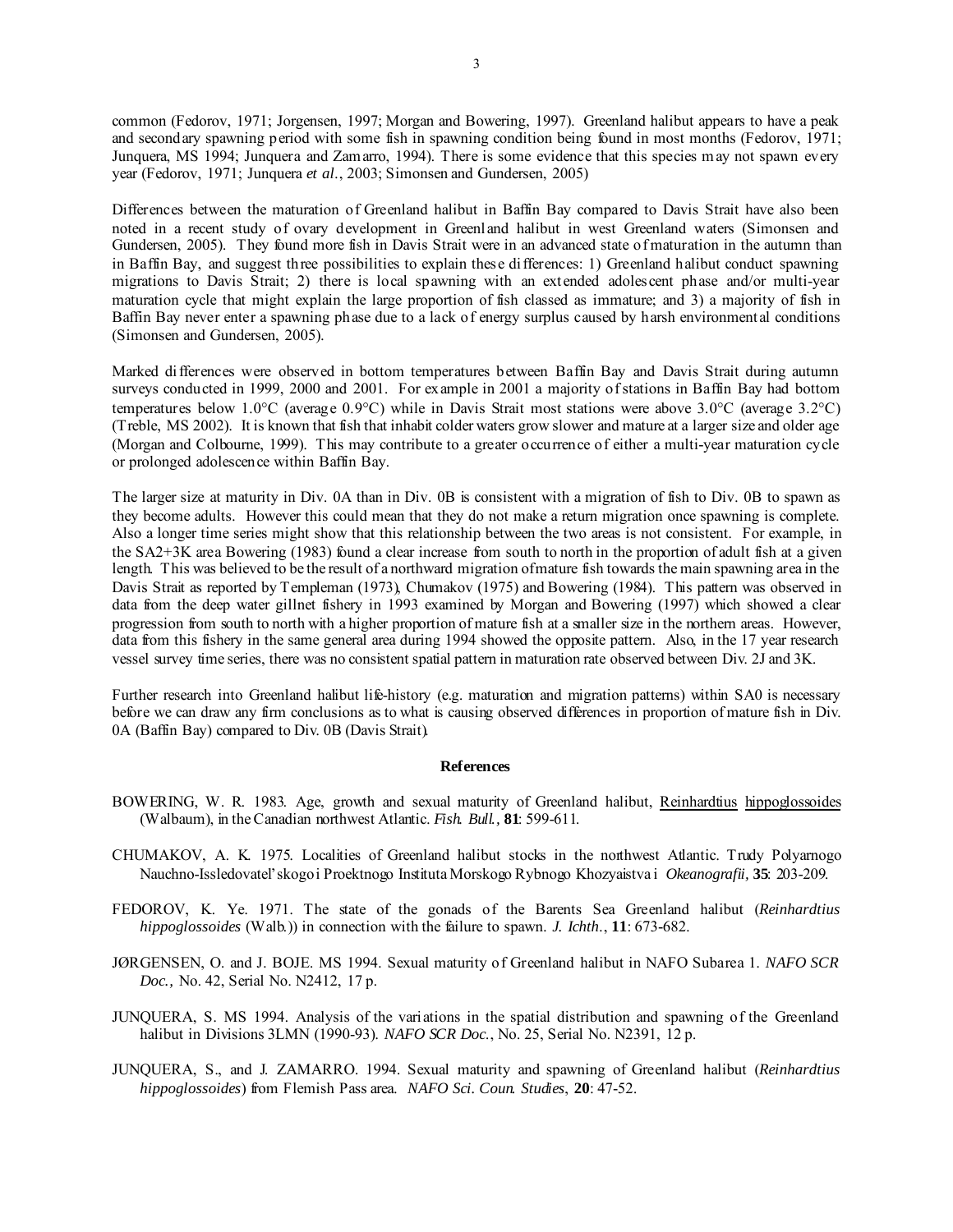- JUNQUERA, S., and F. SABORIDO-REY. MS 1995. Temporal and spatial variation in length at maturity in 3LM and 3NO Greenland halibut. *NAFO SCR Doc.,* No. 29, Serial No. N2538, 6 p.
- JUNQUERA, S., E. ROMÁN, J. MORGAN, M. SAINZA, and G. RAMILO. 2003. Time scale of ovarian maturation in Greenland halibut (Reinhardtius hippoglossoides Walbaum). *ICES J. Mar. Sci.,* **60**: 767-773.
- MCCULLAGH, P., and NELDER, J.A. 1983. Generalized linear models. London, Chapman and Hall.
- MORGAN, M. J., and W. R. BOWERING. 1997. Temporal and geographic variation in maturity at length and age of Greenland halibut (*Reinhardtius hippoglossoides*) from the Canadian north-west Atlantic with implications for fisheries management. *ICES J. Mar. Sci*., **54**: 875-885.
- MORGAN, M. J., and W. R. BOWERING. MS 1999. Estimates of maturity of Greenland halibut from 'synoptic' surveys. *NAFO SCR Doc.,* No. 9, Serial No. N4056, 11 p.

MORGAN, M. J., and E. B. COLBOURNE. 1999. Variation in maturity at age and size in three populations of American plaice. *ICES J. Mar. Sci.,* **56**: 673-688.

- MORGAN, M. J., W. R. BOWERING, A. C. GUNDERSEN, Å. HØINES, B. MORIN, O. SMIRNOV, and E. HJØRLEIFSSON. 2003. A comparison of the maturation of Greenland halibut (*Reinhardtius hippoglossoides*) from populations throughout the north Atlantic. *J. Northw. Atl. Fish. Sci*., **31**: 99-112.
- RIGET, F., AND J. BOJE. 1989. Fishery and some biological aspects of Greenland halibut (*Reinhardtius hippoglossoides*) in West Greenland waters. *NAFO Sci. Coun. Studies*, 13: 41-52.
- SAS INSTITUTE INC. 1993. SAS technical report P-243, SAS/STAT software: the genmod procedure, release 6.09. Cary, NC, SAS Institute Inc.
- SIMONSEN, C. S., and A. C. GUNDERSEN. 2005. Ovary development in Greenland halibut *Reinhardtius hippoglossoides* in west Greenland waters. *J. Fish. Biol*., **67**: 1299-1317.
- TEMPLEMAN, W. 1973. Distribution and abundance of the Greenland halibut, Reinhardtius hippoglossoides (Walbaum), in the northwest Atlantic. *ICNAF Res. Bull.,* **10**: 83-98.

TEMPLEMAN, W., V. M. HODDER, and R. WELLS. 1978. Sexual maturity and spawning in haddock, *Melanogrammus aeglefinus*, of the southern Grand Bank. *ICNAF Res. Bull.*, **13**: 53-65.

- TREBLE, M. A., W. B. BRODIE, W. R. BOWERING, and O. A. JØRGEGENSEN. MS 2000. Analysis of data from a trawl survey in NAFO Division 0A, 1999. *NAFO SCR Doc*., No. 31, Serial No. N4260, 19 p.
- TREBLE, M. A., W. B. BRODIE, W. R. BOWERING, and O. A. JØRGEGENSEN. MS 2001. Analysis of data from a trawl survey in NAFO Division 0B, 2000. *NAFO SCR Doc*., No. 42, Serial No. N4420, 19 p.
- TREBLE, M. A. MS 2002. Analysis of data from the 2001 trawl survey in NAFO Subarea 0. *NAFO SCR Doc*., No. 47, 28 p.
- TREBLE, M.A. MS 2004. Analysis of data from the 2004 trawl surveys in NAFO Division 0A. *NAFO SCR Doc*., No. 56, 24 p.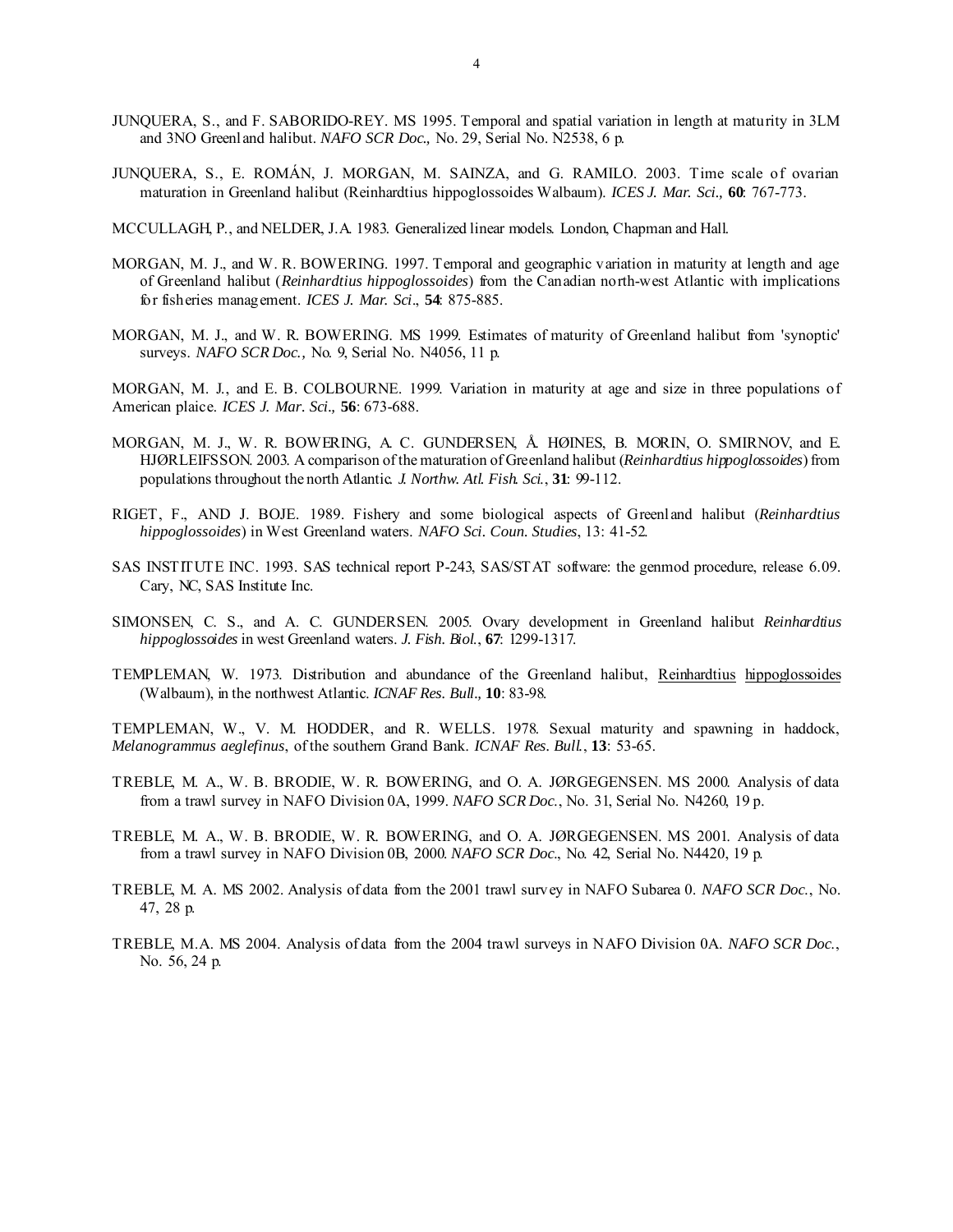TABLE 1. Description of groundfish maturity stages used in the Newfoundland Region.

| Ma. | . . |
|-----|-----|
|     | .   |

**Immature**: Testes narrow and translucent, vasa deferentia very narrow and thin walled.

**Spent L**: Vasa deferentia wide and opaque, sometimes with residual milt from spawning in previous year; outer edges of testes not pinkish or greyish as in maturing fish; spent in previous ( $L =$ last) year.

**Mat P**: Testes relatively thick compared with immature, with outer edges pink or grey in early stage and white in later stage; early in the year some testes may show evidence of spawning in a previous year but the edges of the testes indicate recovery; maturing to spawn in present (P) year, i.e. year of capture.

Partly Spent P: Some milt extruded in present year, but residual milt in testes and wasa deferentia.

**Spent P**: Spawning completed in present year; recovery not sufficiently advanced for outer edges of testes to be pinkish or greyish in colour.

**Spent P Mat N**. Spawning completed in present year; outer edges of testes pink or grey or even becoming white in preparation for spawning in the next (N) year; this stage becomes Mat P in January of the next year.

**Mat N**: Testes developing from immature stage for spawning in the next (N) year; testes becoming thick, being pinkor grey early in this stage and gradually whitening; this stage becomes Mat P in January of the next year.

**Immature**: Ovary small, grey to pink in colour; membrane thin and translucent; eggs not visible to the naked eye.

**Spent L**: Ovary thick-walled with no new egss visible to the naked eye; spent in the previous (L-last) year.

Mat A-P: Eggs visible to naked eye in ovary itself; all eggs opaque; maturing to spawn in present year.

Mat B-P: Opaque and clear eggs present with less than 50% of the volume being clear eggs; maturing to spawn in th present (P) year.

Mat C-P: 50% or more of the volume are clear eggs; this stage also includes the ripe condition where the ovarian content is almost liquid with clear eggs; to spawn or spawning in the present (P) year.

Partly Spent P: Ovary not full as in Mat C-P; some eggs extruded but many clear eggs remaining.

**Spent P**: Spawning completed in present year but possibly a few clear eggs remaining; no new opaque eggs visible to the naked eye.

**Spent P Mat A-N:** Spawning completed in present year, and new opaque eggs, for spawning in the next (N) year, visible to the naked eye; this stage becomes Mat A-P in January of the next year.

**Mat A-N**: No evidence of previous spawning; but new opaque eggs, for spawning in the next (N) year, visible to the naked eye; this stage becomes Mat A-P in January of the next year.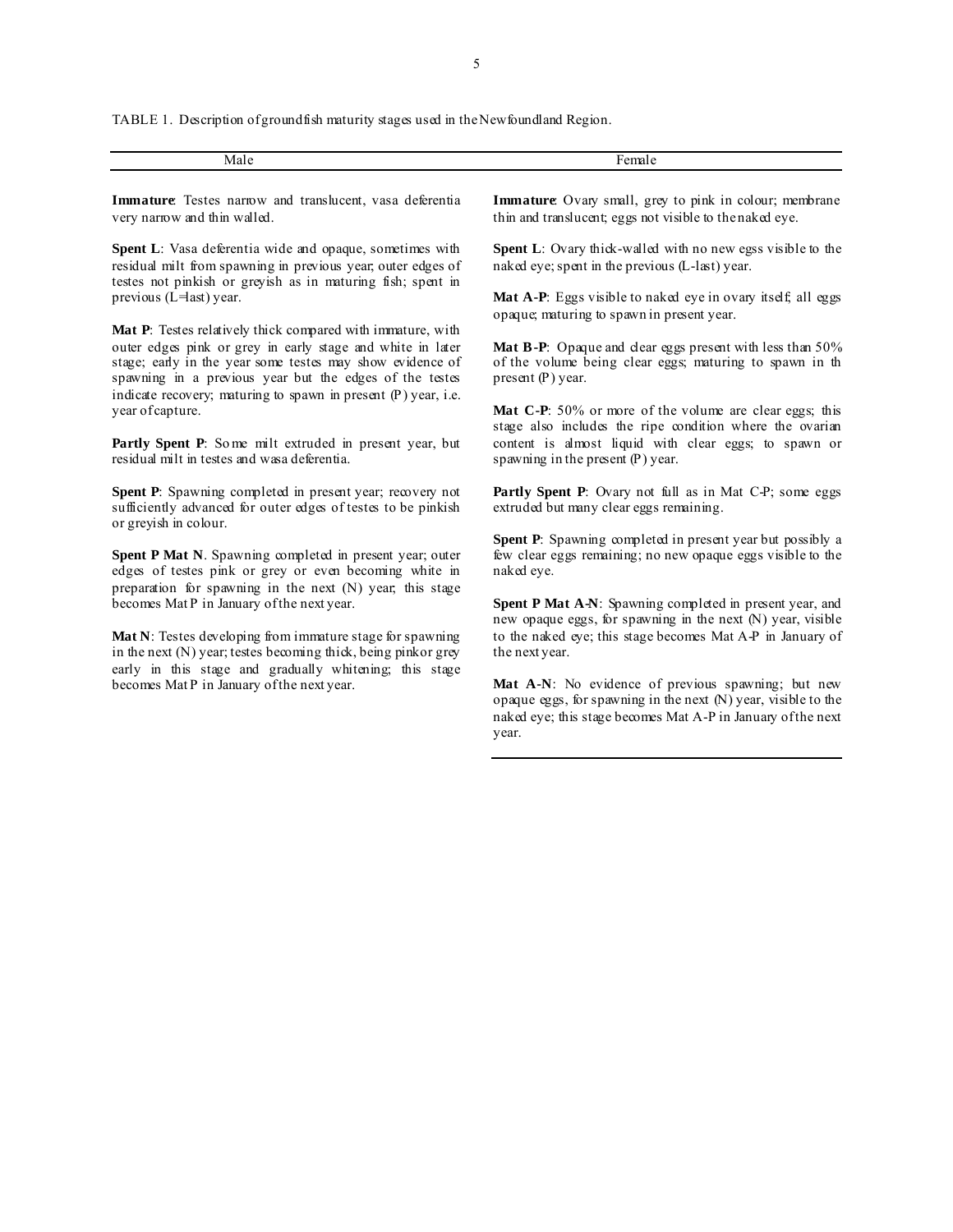

TABLE 2. Maturity staging criteria used in northern survey in 2004 (Riget and Boje, 1989 with photos by Agnes Gundersen and Inge Fossen at Møre Research in Norway).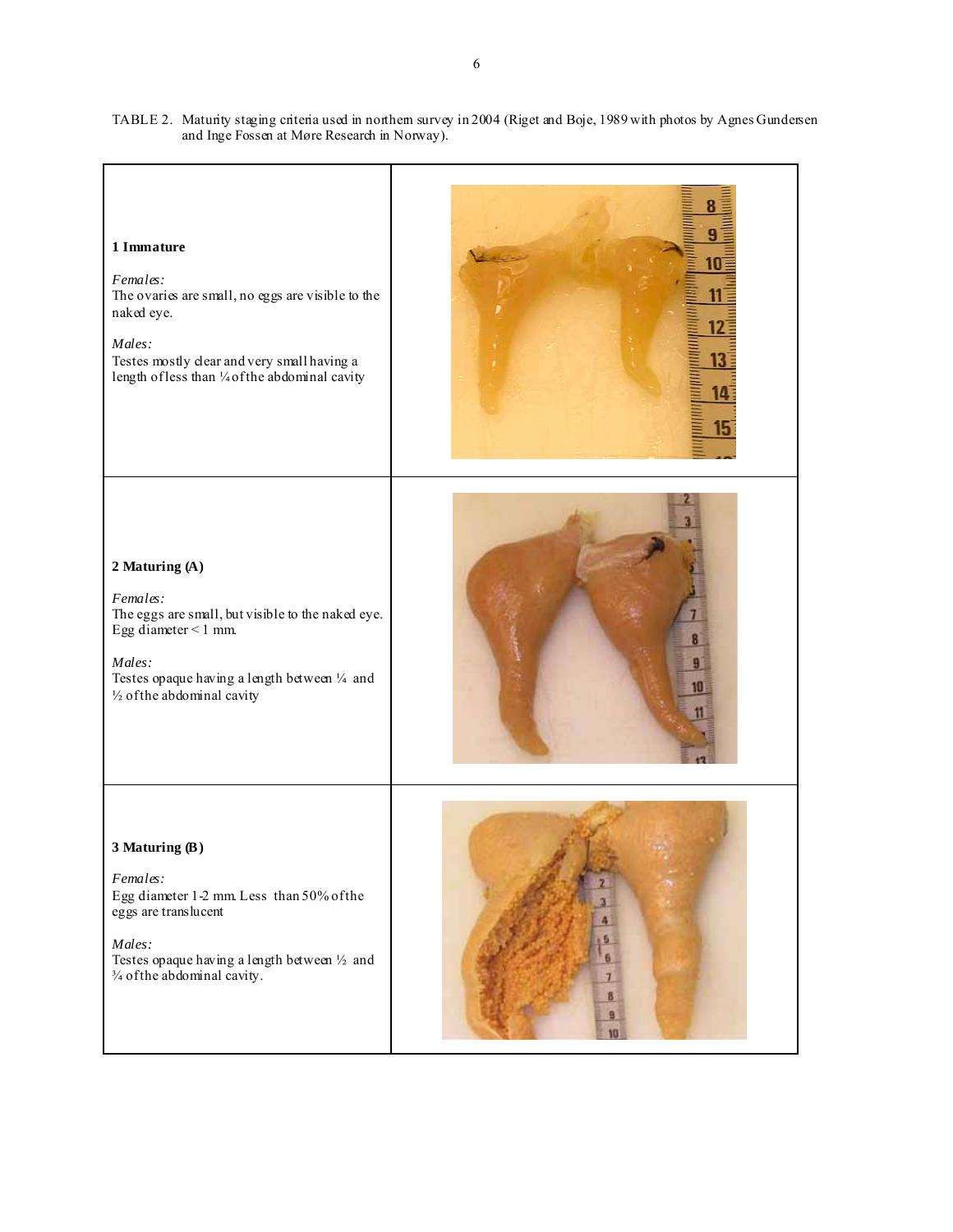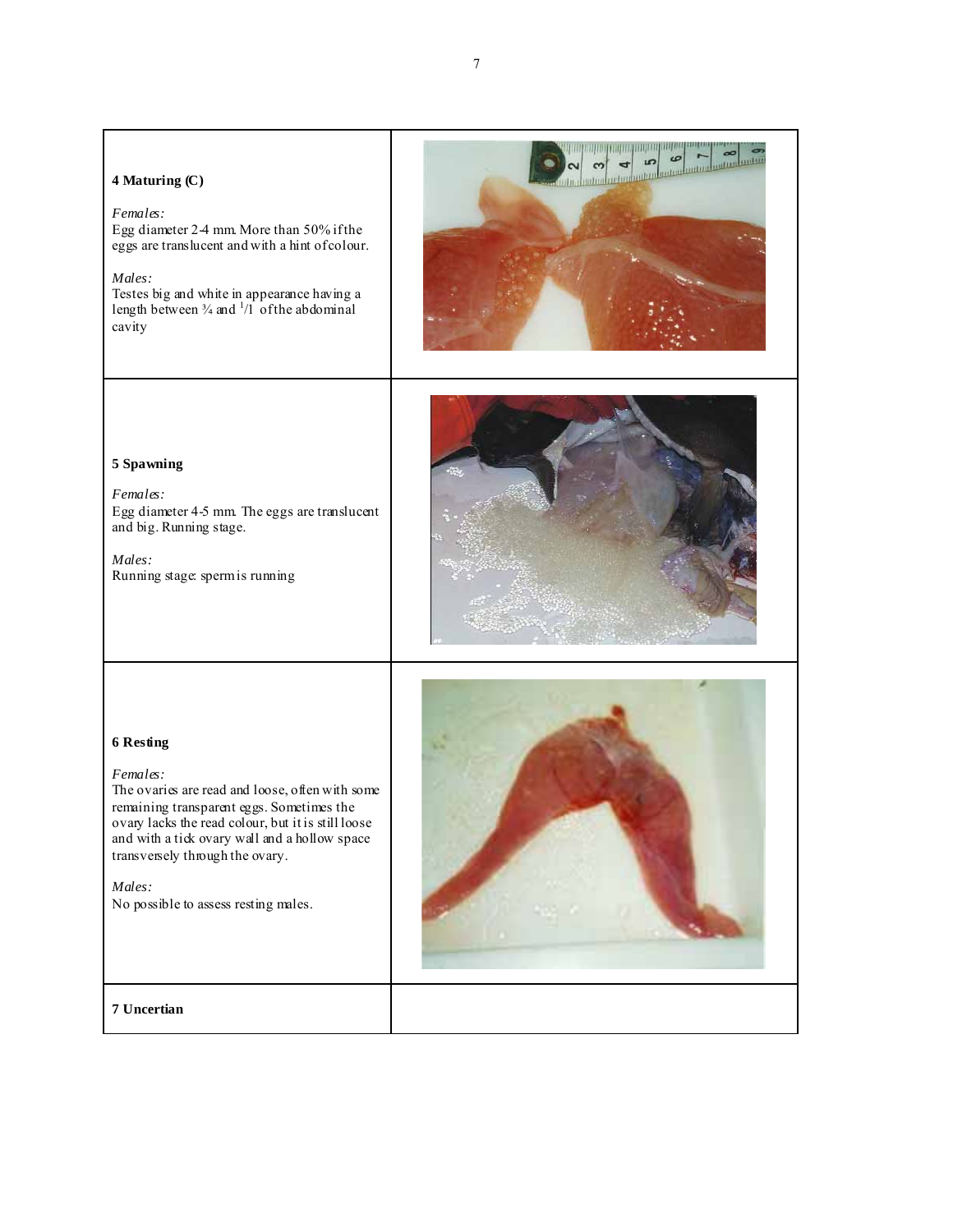| <b>NAFO</b><br>Div. | Year | Month | Total | Immature | Early<br>maturing | Late<br>maturing | Spawning | Spent |
|---------------------|------|-------|-------|----------|-------------------|------------------|----------|-------|
| 0A                  | 1999 | 10    | 4275  | 4261     | 14                |                  |          |       |
| 0B                  | 2000 | 10    | 1616  | 1480     | 63                |                  |          | 73    |
| 0B                  | 2001 | 10    | 1398  | 1329     | 68                |                  |          |       |
| 0A                  | 2004 | 9     | 231   | 213      |                   |                  |          |       |
| 0A                  | 2004 | 10    | 333   | 320      | <sub>b</sub>      |                  |          |       |

TABLE 3. Occurrence of different female maturity stages by survey year and month.



Fig. 1. Estimated and observed (symbols) proportion mature at length for female Greenland halibut from Canadian surveys of Div. 0A and Div. 0B.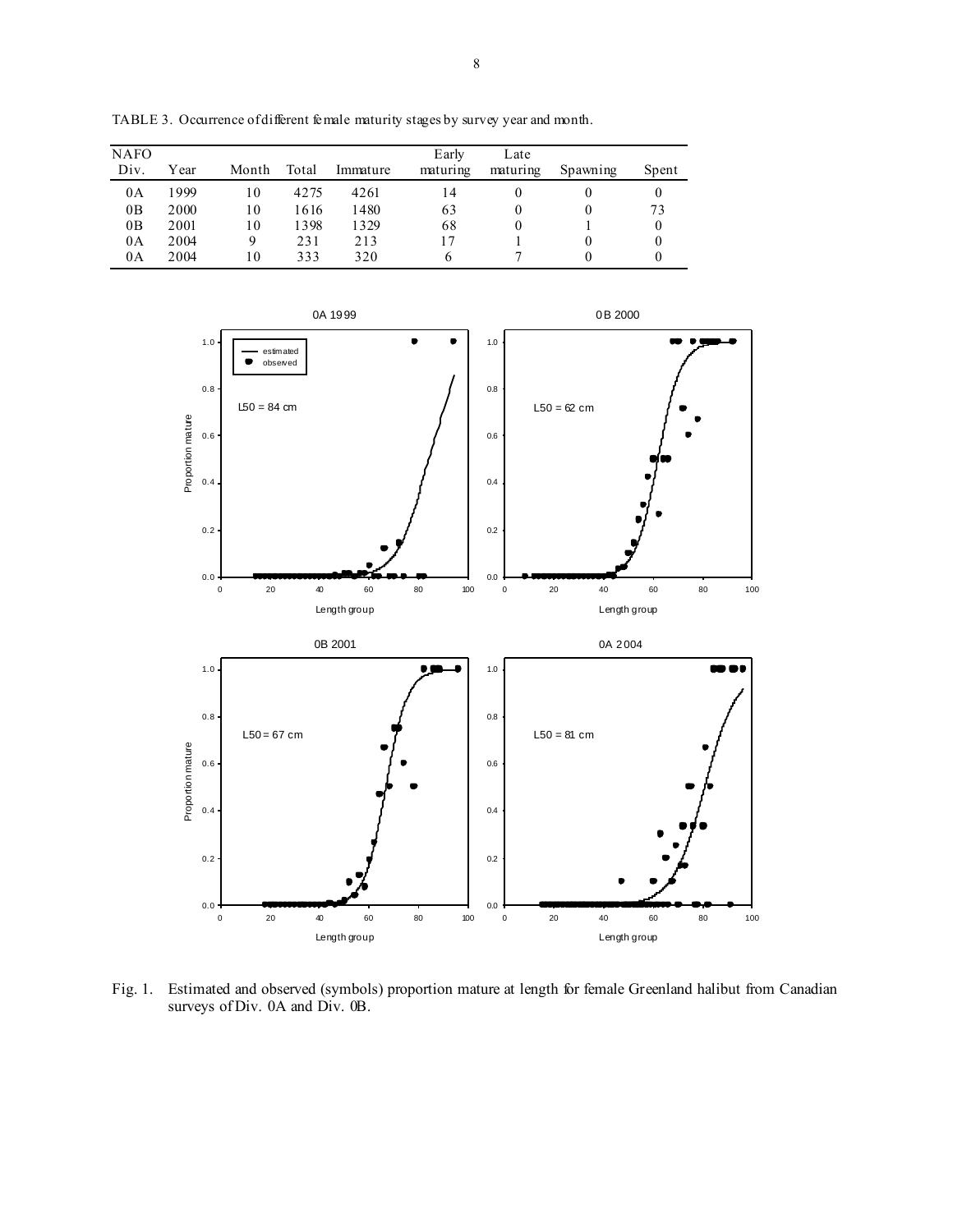

Fig. 2. Estimated proportion mature for female Greenland halibut for all years and Divisions sampled.



Fig. 3. Estimated and observed (symbols) proportion mature at length for male Greenland halibut from Canadian surveys of Div. 0A and Div. 0B.